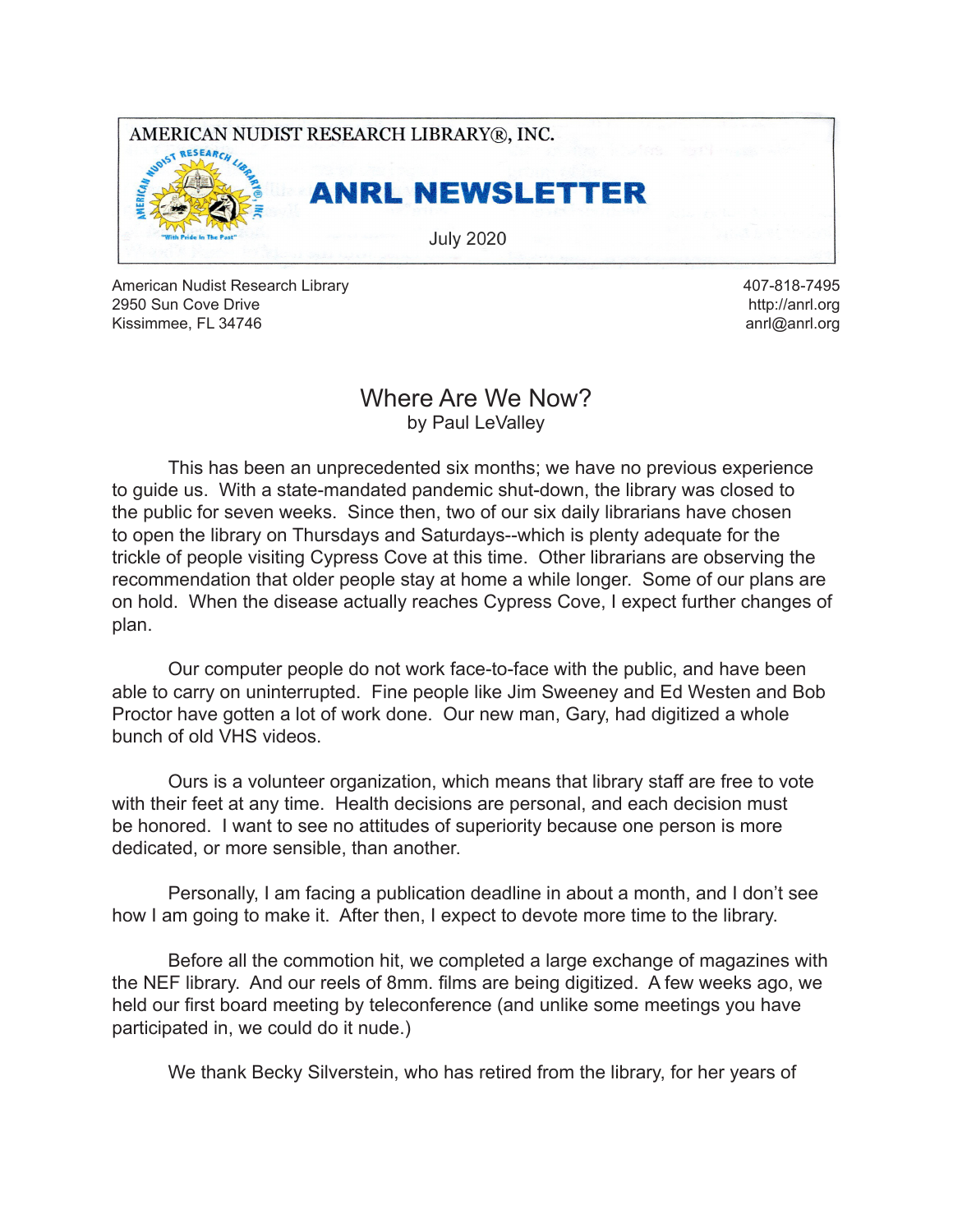volunteer service. She is mostly responsible for the extended row of club newsletters we now see on our shelves.

And Ed Westen, who steered us through most of our magazine scanning project, is taking a break. (We refuse to believe it is anything but temporary, and hope he will be back after the coronavirus threat passes.) Look below to see what all he has accomplished for the library:

## Scanned items (as of June 30) by Ed Westen

Books 144 US Magazines 4853 Foreign Magazines 7095 Newsletters 16,731 Clubs and Organizations 632 folders containing 4014 documents

There are a couple of books and a couple of magazines for which we have a digital copy but not a hard copy since the owner of the hard copy made it available to be scanned but wanted it back.

The directory on the patron computer and on other archives show a few more digital files than the above index totals since there are some files included in folders that are just contents lists, not magazines. They are there to help researchers and are not copies of actual documents.

 In the club files there is a bit of duplication where an article contains information about several clubs and is included in each of their folders. The information about individual clubs would be pretty impossible to catalog but a listing of the names of the clubs about which we have data might be nice.

Our newsletter collection, also, is a problem to catalog. The Newsletter Index lists the names of the clubs and organizations and the numbers of newsletters that we have digitized according to year and month. The totals are accurate but in many cases whole years of newsletters are contained in a single PDF, so looking at the number of files in an individual clubs folder would not reflect the actual number of issues. When a newsletter is published bimonthly, i. e. May-June Issue, it is only counted once as the May issue in the index. Similarly, some clubs published different newsletters under different names in the same period and both are counted.

I hope this information is useful.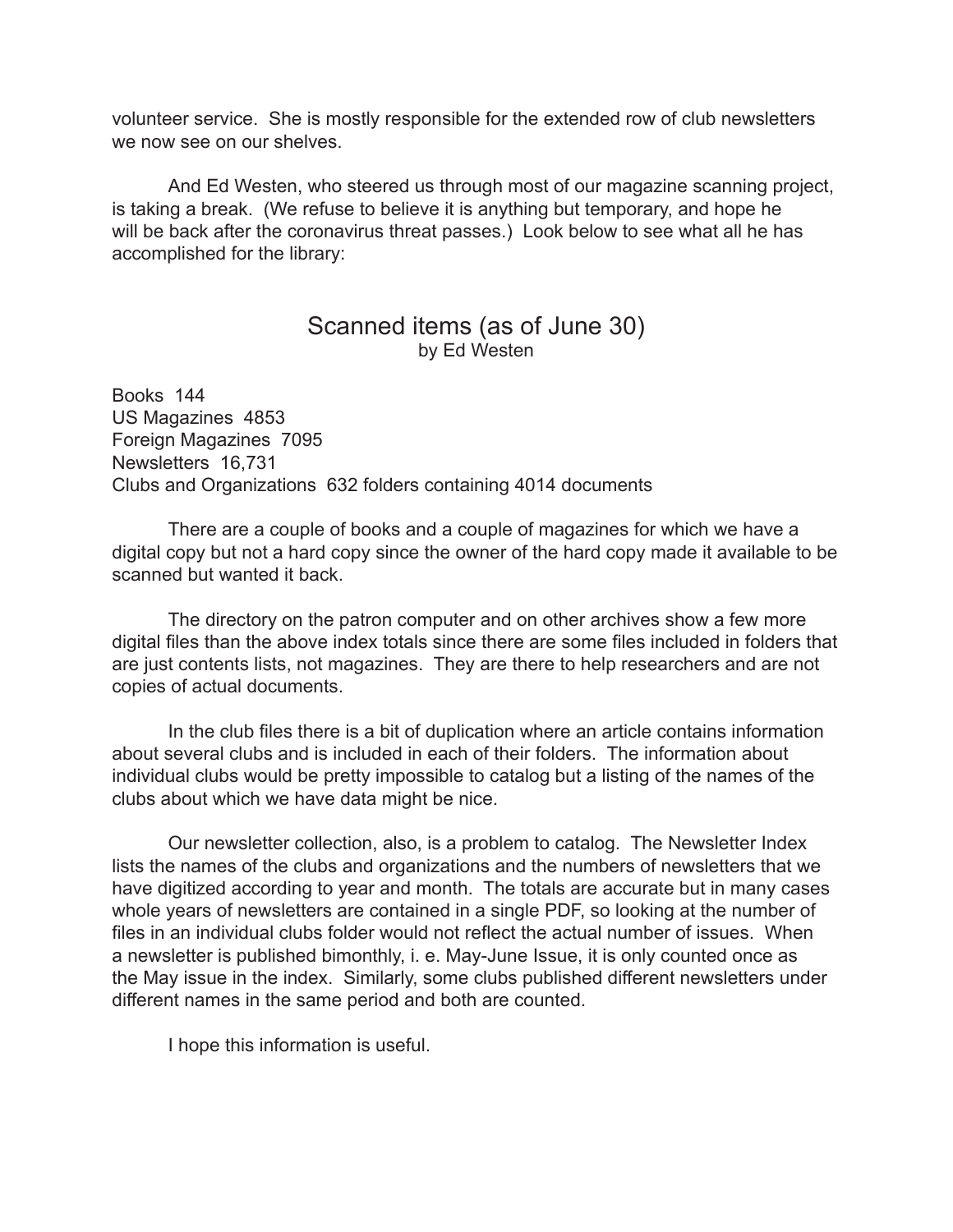### Using ANRL's Web Site by Bob Proctor, ANRL VP

ANRL's web site is anrl.org and it has information about American Nudist Research Library®, Inc. It has two parts: 1) the public part which is open to anyone and 2) the Staff Only part which requires a UserID and Password. I encourage all volunteers and members to login and explore its content. Last login dates can be seen by the administrator and it's discouraging to see that some login dates were long ago. To explain the web site's content here is redundant as it's so easy to login and explore. When you log in, a new Staff Only tab appears along with the normal tabs of Home, About, News, Collection, Donate, Membership, Collaboration and Research.

Recent updates to anrl.org that are visible to the public include: 1) recent news 2) links to social media such as ANRL's Twitter account and Facebook Group plus a list of all tweets, 3) Board Meeting notes 4) Info on the Amazon Smile program with a quick access link and numerous other updates. The Twitter account has been productive and has brought awareness of the library with over 1,100 followers. Our Facebook group has 86 members. More than a dozen new pages have been added to Staff Only in the last 6 months. Please take a look.

Many of the pages on anrl.org were written in 2014 and are obsolete and need updates. Many pages are inconsistent with other pages, sorry about that. Almost every page has a date and author posted on the top of the page, so look at that when comparing similar pages. Pages get updated when the author (Note that most pages were written by Bob Proctor) decides to change them or when somebody suggests changes. Those suggestions are few and far between. I encourage members and volunteers to read anrl.org, make suggestions and contribute to its content.

A menu system helps to navigate the web site. Many pages have links to other pages. For pages that don't have links to other pages you can simply use the BACK button on your browser. If you have trouble finding something on anrl.org you can always use a search engine like Google or DuckDuckGo, but constrain your search within anrl.org with the site: tag. Example search: Surplus site:anrl.org will find articles mentioning Surplus on the anrl.org site. A rigid procedure for making page updates can be found in the Training section in the Staff Only area. With this, the source text for all pages are saved in ANRL's archives.

## NEF Library Experiments with Digital Lending

 This may be a first, when we are steering our members to a different nudist library. We are not rivals. All four nudist libraries—us, the Western, the Northwestern, and the NEF Library have formed a consortium for sharing digital images of our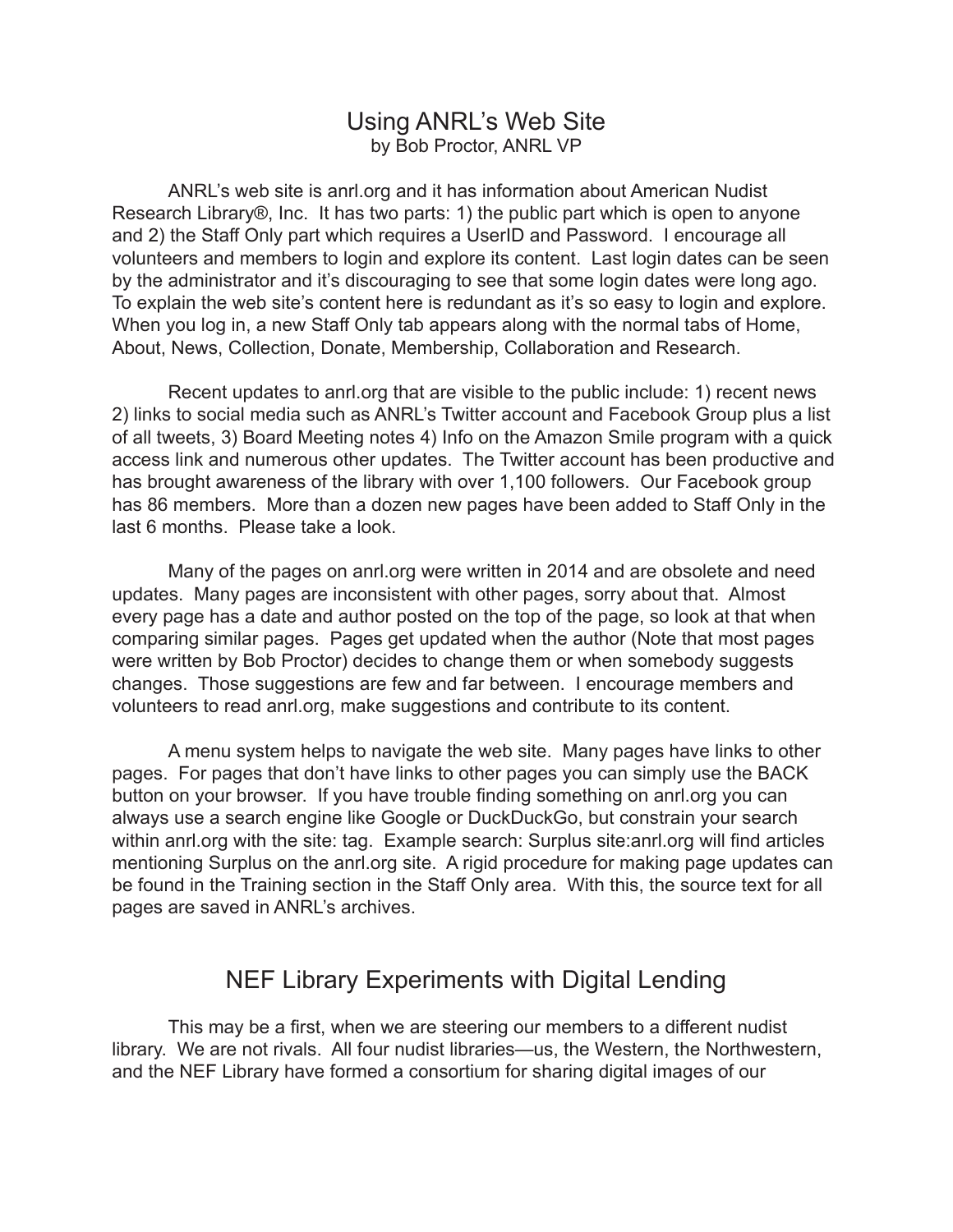magazines. So far, you have to go to one of the libraries to see them, but we are working on home access for serious researchers.

The Naturist Education Foundation Research Library in Oshkosh is experimenting with digital lending. It's easy to get signed up on their web page. They have begun with 141 songs about skinny-dipping—something that no other nudist library has. So give it a try. Here is how it works:

The "Controlled Digital Lending" requirements for librarians are:

- 1. ensure that original works are acquired lawfully;
- 2. apply CDL only to works that are owned;
- 3. limit the total number of copies in any format in circulation at any time to the number of physical copies the library lawfully owns;
- 4. lend each digital version only to a single user at a time just as a physical copy would be loaned;
- 5. limit the time period for each lend to one that is analogous to physical lending; and
- 6. use digital rights management (DRM) to prevent wholesale copying and redistribution.

NEFRL is adhering to these requirements as follows:

- 1. The library's items are originals, lawfully acquired. If there's any question, the item will not be circulated.
- 2. The library owns all items, and does not accept licensed content currently.
- 3. The digital lending system checks the number of circulation copies and prevents transactions that would put NEF over the limit. This may result in delays fulfilling your request, as items must be "returned" before they can be loaned again.
- 4. We provide private links to a single user and caution against sharing them.
- 5. Loan period is set by library policy. At the end, the loaned items are "returned", and the private link no longer works.
- 6. The NEF library uses methods that are better than DRM. While a user can usually break DRM and anonymously share it without worry, NEFRL uses invisible watermarking technology to embed the patron ID into every loaned file, often in multiple ways. No matter where the files end up, NEFRL can identify the source, remove their access on a permanent basis, and point law enforcement to them if/ when there are legal repercussions. This is clearly communicated to the library patron numerous times during the lending process: Do not download items, or share links, as this puts yourself at risk.

## Preserving the Past in a World of Shifting Values Editorial by Paul LeValley

 We see people in the majority saying that minorities have suffered long enough,